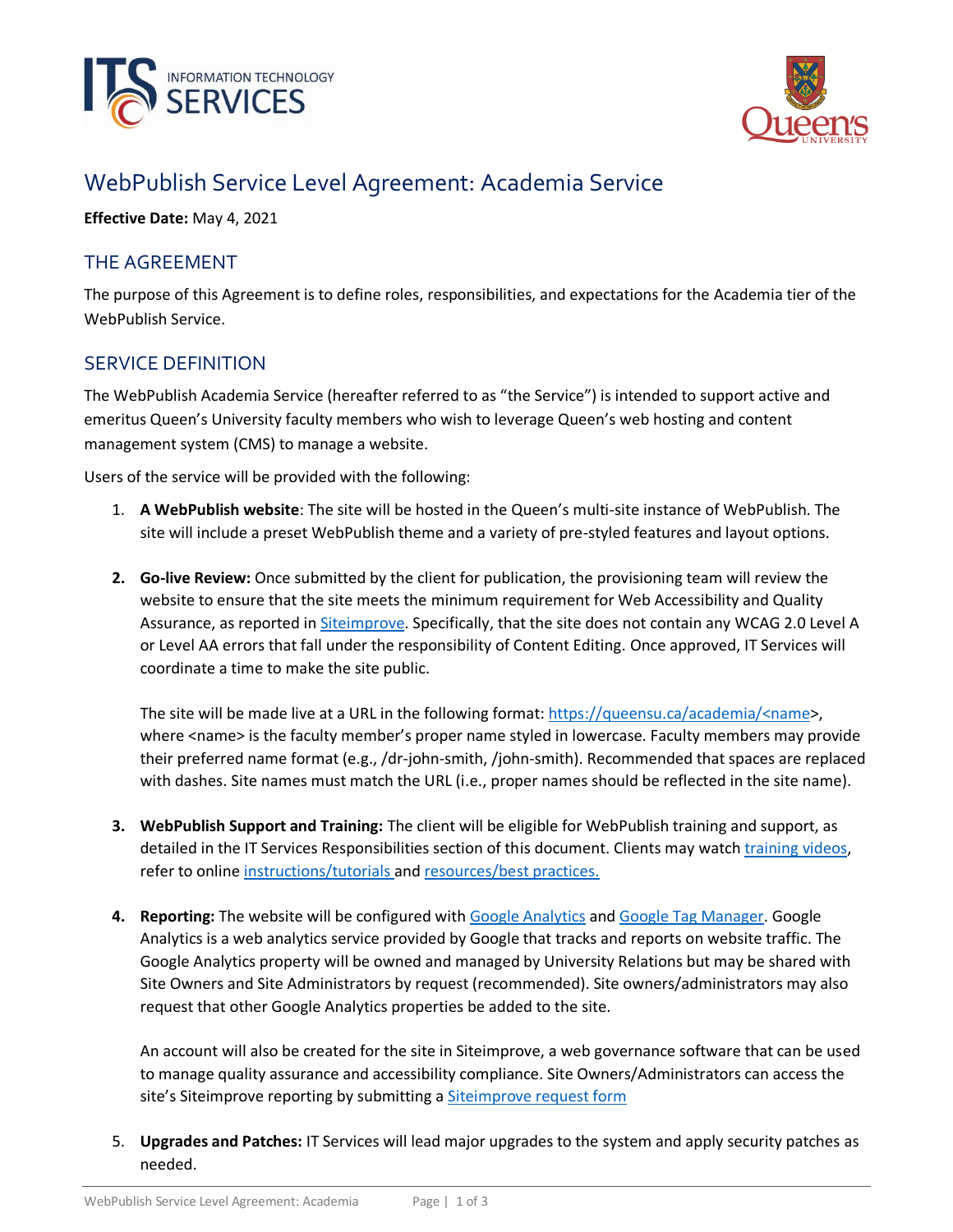# FEES

There are no fees associated with the Service.

# ACCESS TO SYSTEM

The client can access the authoring environment to manage their content at [https://wp3.its.queensu.ca/<pudID>/](https://wp3.its.queensu.ca/%3cpudID%3e/) using their Queen's NetID and password. The authoring environment can also be accessed off campus.

#### SERVICE AVAILABILITY

The targeted availability of the Service is twenty-four hours a day, seven days a week. Users should expect occasional but infrequent service interruptions or slowdowns, both planned and unplanned. Where it is necessary to schedule system maintenance that necessitates a service outage, IT Services will do this outside of regular business hours (Monday to Friday 8:30 – 4:30 pm) whenever possible. Site Owners will be notified of the scheduled maintenance in advance of the outage.

# SUPPORT REQUESTS

Support requests can be directed to IT Services via the Service Portal available at: [https://queensu.service](https://queensu.service-now.com/esm/)[now.com/esm/.](https://queensu.service-now.com/esm/)

## **RESPONSIBILITIES**

#### Client Responsibilities

- Clients will:
	- 1. use the IT Services [Service Portal](https://queensu.service-now.com/esm/) to seek help for issues related to WebPublish. promptly inform IT Services when they no longer require the Service.
	- 2. be responsible for the content on their site.
	- 3. ensure that their content adheres to the [WebPublish Usage Guidelines.](https://queensu.ca/webpublish/about/usage-guidelines)

#### IT Services Responsibilities

- IT Services will:
	- $\circ$  offer on-demand training in the form of recorded videos that covers the basics of using WebPublish 3, and routinely update training and tutorial information, including step-by-step instructions for using Academia-specific features.
	- o respond to incident reports and day-to-day requests for support.
	- o communicate any intended service changes or updates to the client.
	- o apply routine updates and critical security patches to the system.

#### SITE RETENTION

The service is intended for active, retired, or Emeritus faculty members. If the client leaves the University for reasons other than retirement, IT Services reserves the right to deactivate their site.

#### TERMINATION OF SERVICE

Queen's University IT Services reserves the right to terminate the agreement at any time. This would not be done without good reason and IT services will communicate those reasons in advance. Violations of any Queen's policies and procedures within or through a WebPublish for Academia site will be addressed on a case-by-case basis and could result in the temporary or permanent deactivation of the site.